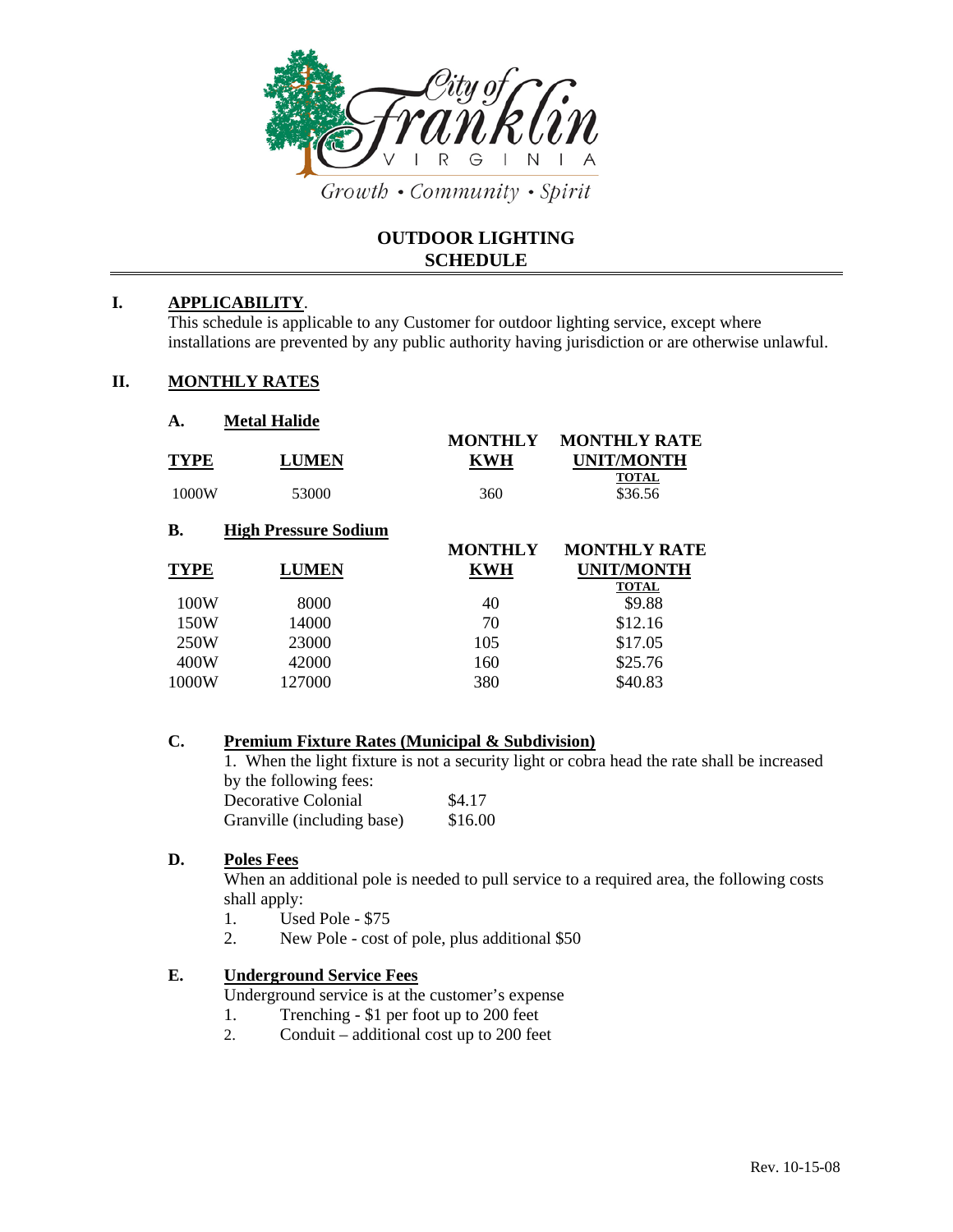### III. **BILLING**

Franklin Power & Light (FP&L) shall bill monthly.

# IV **TERMS AND CONDITIONS**

- A. The complete installation is to be furnished, maintained and operated by FP&L and will remain the property of FP&L. The type of fixture and method of installation shall be in accordance with the current standards. Normally, overhead lights will be installed on FP&L wood poles or on wood poles which FP&L has installed standard attachments. Installations on buildings or structures belonging to the Customer or to others will not be permitted.
- B. FP&L shall not be obligated to construct any additional lines or poles in serving the outdoor light. If additional lines or poles are required because of excessive distance or location, it will be the customer's obligation to pay for the additional cost prior to the light installation.
- C. If required by a subdivision ordinance or the customer chooses underground service to the outdoor light, the Customer shall bare the cost of underground installation per the Outdoor Lighting Schedule.
- D. The Customer shall report to FP&L, as promptly as possible, any and all lights that are out or not functioning properly. FP&L will endeavor to replace or repair such lights on the next regular work day.

#### a) **TERM OF CONTRACT**

The term of this contract is an open order, where the fixtures and other service facilities are in place. In all other cases, the term of the contract shall be such as may be mutually agreed upon, but not less than four years.